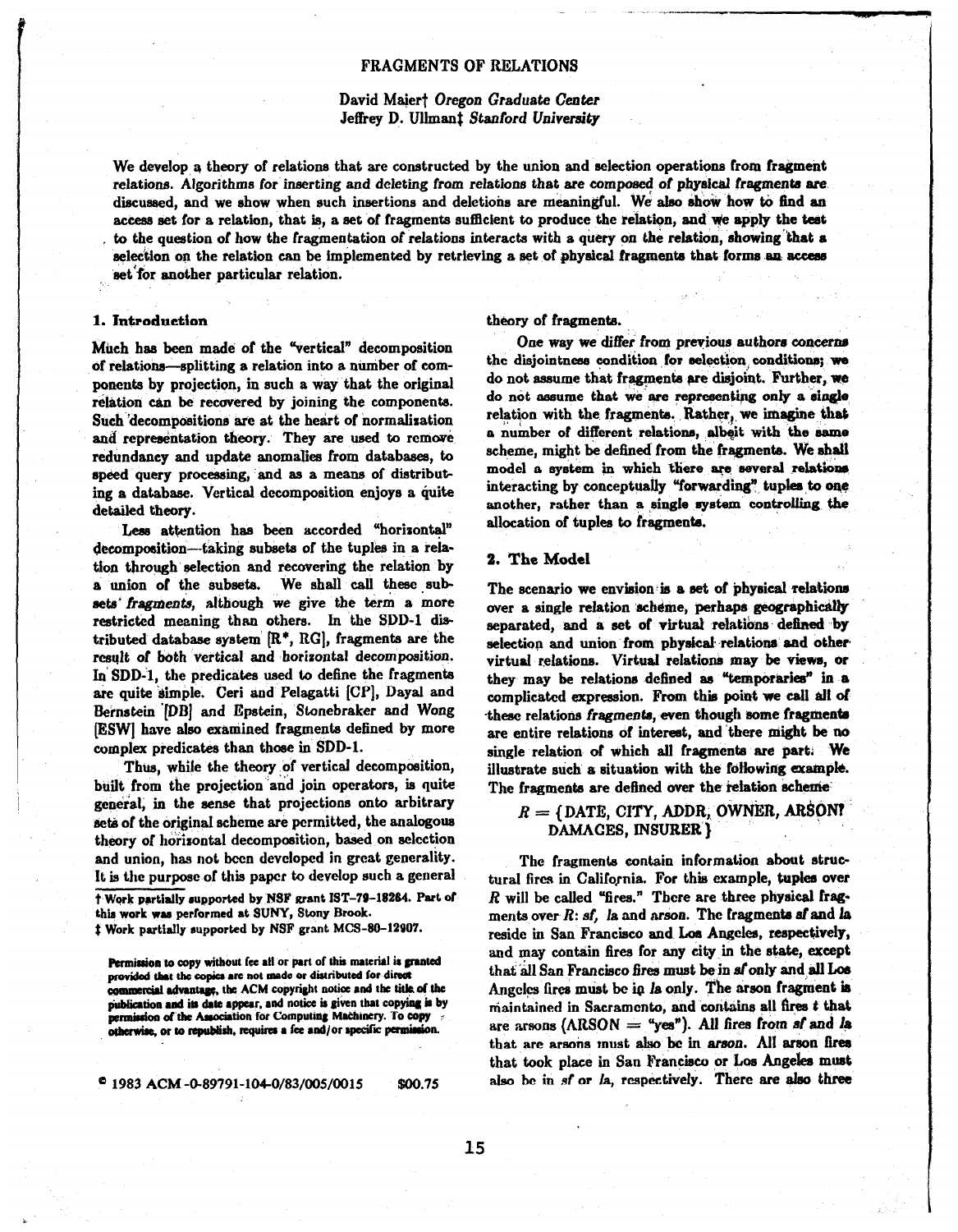#### virtual fragments:

costly: contains all fires t from sf or la where  $t(DAMAGES) > $10,000$ notable: contains all fires t from costly where  $t(DAMAGES) > $100,000$  and all fires t from arson where  $t(DATE) > 1$  Jan 1980 recent: contains all fires t from sf or Ia where  $t(DATE) > 1$  Jan 1981

We note certain behaviors that result from the definition and restrictions on these six fragments. An insertion into sf may require an insertion into arson, and an insertion to arson may require an insertion into la, but these requirements never hold at once. An insertion into sf never causes an insertion into arson that in turn causes an insertion into la. If we want to process a query on the fragment recent, and the condition  $t$ (CITY) = "San Francisco" is specified, we do not have to access the la fragment to construct the portion of recent needed to process the query. Finally, if we want to query notable for all fires where  $t(CITY)$  = "San Francisco" and  $t(ARSON!)$  = "yes" and  $t(INSURER) =$  "United Insurance," we have a choice of either accessing arson or sf to get the required portion of notable. The choice is important, since one or the other of these physical fragments may be at the site where the query was posed.

We now present a formalism to model situations such as the fire fragments. The model will let us deduce automatically the kinds of behaviors illustrated above, as well as give us a means to define updates on virtual fragments. We shall not distinguish physical and virtual fragments for the moment; the distinction will be made after some initial definitions. In usual relational notation, relations in a database can be distinguished by their schemes. The relation scheme can thus serve to name relations. Here, however, all relations, or fragments, have the same scheme, so we need to incorporate names for fragments into the scheme. A fragmentation scheme S is a quadruple  $(R, \mathcal{F}, \mathcal{Q}, P)$  where

- 1.  $R$  is a set of attributes, that is, the relation scheme for all fragments,
- 2.  $\mathcal{F} = \{F_1, F_2, \ldots, F_n\}$  is the set of fragments names,
- 3.  $Q$  is the set of restriction predicates, and
- 4.  $P$  is the set of transfer predicates.  $Q$  and  $P$  will be explained in detail later.

A state  $f$  for fragmentation scheme  $S$  is a mapping from  $f$  to finite relations over scheme  $R$ . For  $F \in \mathcal{F}$ , the F-fragment under state f is  $f(F)$ . Where f is understood, we shall use "fragment  $F$ " for " $F$ fragment under state f." When discussing fragmentation schemes, frequently we shall use "fragment" for fragment name. The distinction should be made clear by context.

The predicates used in  $Q$  and  $P$  are necessary to

restrict the set of states on the fragmentation scheme. We shall not give a specific language to express these predicates. Rather, we assume that the language is based upon the language used to express the conditions on selections in the database system at hand. We make some requirements for legal predicates:

- 1. Predicates have only a single free variable, which is a tuple variable over scheme  $R$ .
- 2. The value of a predicate on a tuple depends only on that tuple and not on the contents of any fragments. That is, the predicate can be evaluated by examining the tuple in isolation.
- 3. The set is closed under "and"  $(\wedge)$  and "or"  $(\vee)$ .
- 4. Implication of predicates is decidable. That is, we can detect if  $P \rightarrow Q$  is a tautology, where P and Q are predicates.

For predicate P and tuple t,  $P(t)$  denotes the value of  $P$  on  $t$ . We also use fragment names to denote predicates that represent membership in the fragment. That is, if  $\overline{F}$  is a fragment name and  $\overline{f}$  is a state, then  $F_f(t)$ , or  $F(t)$  where f is understood, is true exactly when  $t \in f(F)$ .

We now detail the collections of predicates  $Q$  and P. For each fragment name  $F$  in  $\mathcal{F}$ , there is restriction predicate  $Q_F$  in  $Q. \dagger Q_F$  limits the set of tuples that may appear in the F-fragment of a state. A state  $f$ satisfies  $Q_F$  if  $F_f(t) \Rightarrow Q_F(t)$  for all tuples t. In the fires example, the sf fragment could have the restriction predicate  $t$ (CITY) $\neq$  "Los Angeles" and the arson fragment could have the restriction predicate  $t(ARSON)$ = "yes." We reiterate that the predicates in  $Q$  need, not be mutually disjoint. Neither does some restriction predicate need to be true for every possible tuple over  $R$ . There may be tuples that are not permitted in any fragment. When the set  $F$  of fragment names  $f$  is  ${F_1, F_2, \ldots, F_n}$ , we shall abbreviate  $Q_{F_i}$  to  $Q_i$ . For each pair of fragment names  $F$  and  $G$  in  $\mathcal{F}'$ , we may have, but are not required to have, a transfer predicate from F to G,  $P_{FG}$ , in P.1  $P_{FG}$  indicates which tuples in the  $F$ -fragment of a state must also, be in the G-fragment. State  $f$  satisfies  $P_{FG}$  if, for all tuples  $t,$ 

$$
F(t) \wedge P_{FG}(t) \Rightarrow G(t)
$$

For instance, in the fires example, the transfer predicate from sf to arson could be  $t(\text{ARSON})$ ="yes." When  $\mathcal{F}$ is  $\{F_1, F_2, \ldots, F_n\}$ , we use  $P_{ij}$  interchangeably with PFiFj-

We have a diagrammatic means to depict a fragmentation scheme  $S = (R, \mathcal{F}, \mathcal{Q}, P)$ . We give a directed graph where nodes represent fragment names and associated restriction predicates and edges represent transfer predicates. Nodes are labeled inside by a fragment name and outside by a restriction predicate: t Strictly speaking,  $Q$  is a mapping that associates  $Q_F$  with  $F$ for each  $F$  in  $J$ .  $\ddagger$  Again, strictly speaking,  $P$  is a partial mapping from  $\ddot{J} \times \ddot{J}$ 

to predicates.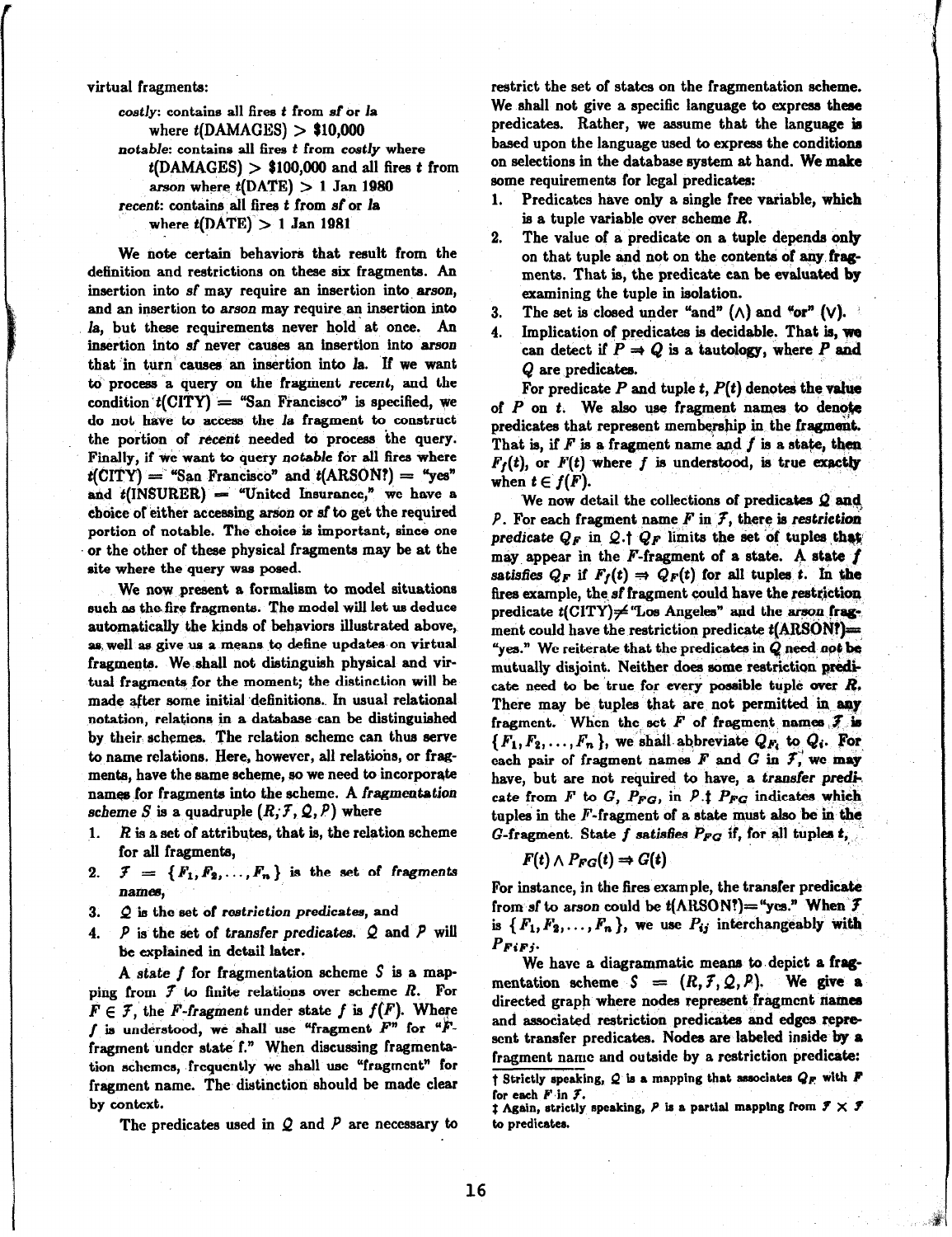



A portion of the graph for the fires example is



For fragmentation scheme  $S = (R, \mathcal{F}, \mathcal{Q}, P)$ , a state f for S is legal if it satisfies  $Q$  and  $P$ . For the fragmentation scheme in Fig. 1, where  $R = \{A, B\},\$ the state  $f$  where

$$
f(F_1) = A \begin{vmatrix} B & f(F_2) = A & B \\ 1 & 3 & 1 \\ 2 & 1 & 1 \end{vmatrix} \qquad f(F_3) = A \begin{vmatrix} B & 1 & 1 \\ 1 & 3 & 1 \\ 2 & 2 & 2 \end{vmatrix}
$$

is legal. The state g where  $g(F_1) = f(F_1)$ ,  $g(F_2) =$  $f(F_2)$ , and  $g(F_3)$  is

$$
\begin{array}{c|cc}\nA & B \\
\hline\n1 & 1 \\
1 & 3\n\end{array}
$$

is not legal, both because the transfer predicate  $P_{23}$  requires tuple  $\langle 2, 2 \rangle$  to be in fragment  $F_3$ , and because  $Q_3$  is false on  $\langle 1,3\rangle$ .

Some fragmentation schemes only have trivial legal states. The only legal state for



is f. where  $f(F) = \emptyset$  and  $f(G) = \emptyset$ . Notice also that there is no need for  $P_{ij}$  to be less restrictive than  $Q_i$ . Formally, if  $P_{ij}$  does not imply  $Q_i$ , then  $P_{ij}$  can be replaced by  $P_{ij} \wedge Q_i$  with no effect on the set of legal states. If  $P_{ij}$  is less restrictive than  $Q_j$ , we may have an inconsistency, where a tuple is implied by  $P_{ij}$  to be in  $F_j$ , and implied by  $Q_j$  not to be in  $F_j$ . We shall avoid such inconsistencies by requiring that  $P_{ij} \to Q_j$ . A fragmentation scheme

$$
S=(R,\{F_1,F_2,\ldots,F_n\},\mathcal{Q},\mathcal{P})
$$

is well-formed if  $P_{ij} \to Q_i \wedge Q_j$  for  $1 \leq i, j \leq n$ . We assume alI fragmentation schemes henceforth are well-formed. For shorthand, we allow  $P_{ij}$  to stand for  $P_{ij} \wedge Q_i \wedge Q_j$ . For example,



It is slightly easier to see that the first diagram requires fragment  $F_i$  to be a subset of fragment  $F_i$ .

#### 8. Physical and Virtual Fmgmenta

We shall now distinguish between those fragments that are actually stored and those that are constructed from stored fragments. We extend a fragmentation scheme S to be quintuple  $(R, \mathcal{F}, \mathcal{G}, \mathcal{Q}, P)$  where

$$
\mathcal{G} = \{G_1, G_2, \ldots, G_n\} \subseteq \mathcal{F}
$$

is the set of physical fragments. The fragments in  $5 - 9$  are virtual fragments. In diagrams, physical fragments will be circles and virtual fragments will be squares. The fires example is diagrammed in Fig. 2. We assume  $Q_{recent}$ ,  $Q_{costly}$  and  $Q_{notable}$  are the "or" of the respective incoming transfer predicates, and do not show these predicates.

This model of fragmentation seems quite powerful because of the variety of situations it can describe. For example, in addition to the complex interactions among relations illustrated in the fires example, it can be used to describe the special case where one fragment is the disjoint union of several fragments, as follows. If virtual fragment  $F_1$  is to be the disjoint union of physical fragments  $F_2$ ,  $F_3$  and  $F_4$ , then  $Q_2$ ,  $Q_3$ , and  $Q_4$  must be mutually disjoint predicates,  $Q_2 \vee Q_3 \vee Q_4 = Q_1, P_{1i} =$  $Q_i$ , and  $P_{i1} = Q_1$ , for  $2 \leq i \leq 4$ . A fragment F can be made a "universal" fragment-that is,  $F$  contains all the tuples from every fragment—by letting  $Q_F$  = true and  $P_{GF} = Q_G$  for every other fragment G. (Actually, we shall see that the transfer predicates only need to come from the physical fragments.)

The state of a fragmentation system

$$
S=(R,\mathcal{F},\mathcal{G},\mathcal{Q},P)
$$

depends on values for the physical fragments. A physical state g for S is a mapping from  $G$  to relations over  $R.$  What we before called a state we shall now call a complete state. Complete state  $f$  extends physical state  $g$  if  $f$  and  $g$  agree on  $G$ . Physical state  $g$  corresponds to complete state f if g is the restriction of f to  $\mathcal{G}$ .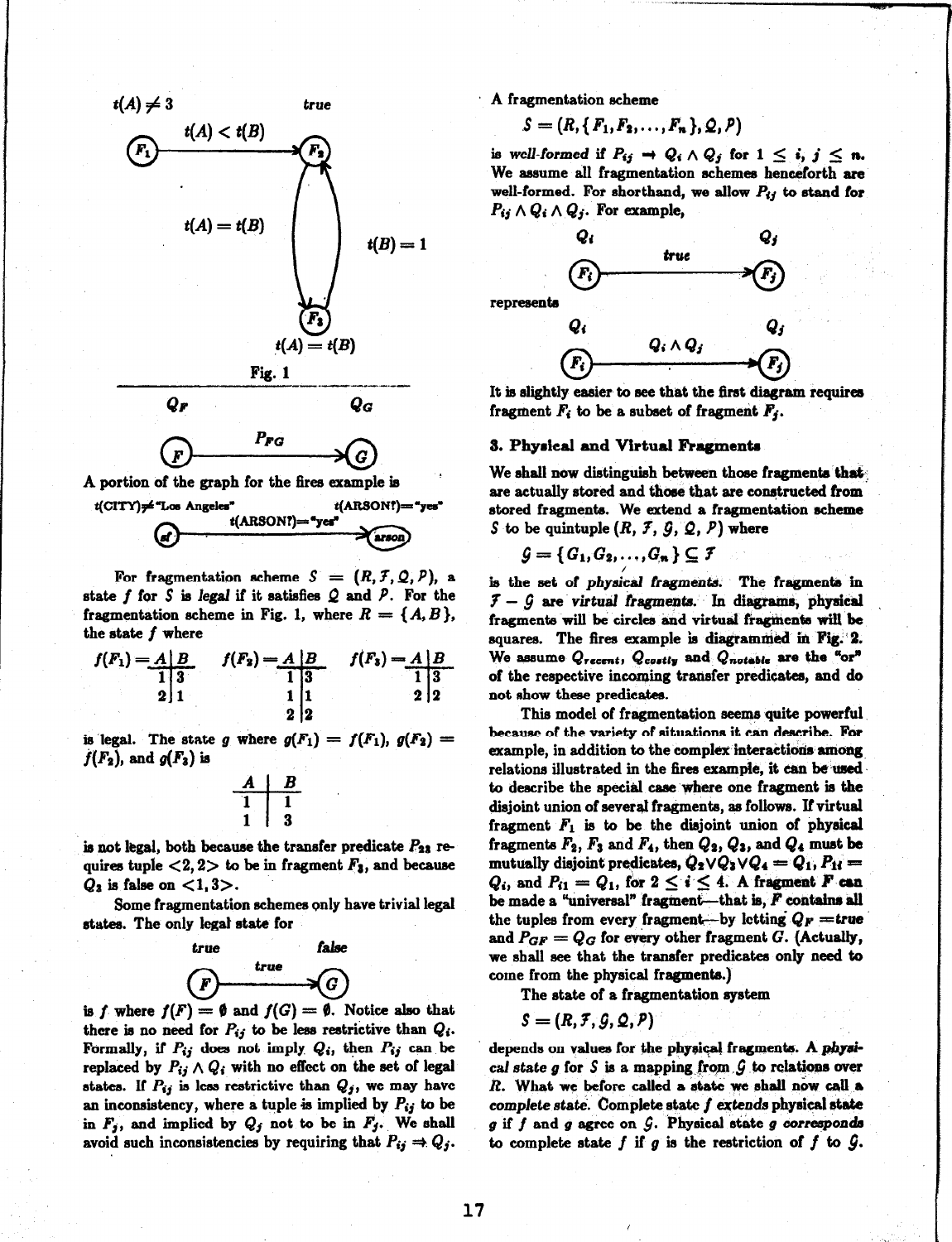

Fig. 2

Physical state  $g$  is feasible if there is a legal complete state  $f$  that extends  $g$ . Consider the fragmentation scheme diagrammed in Fig. 3, where  $R = \{A, B\}$ . In the diagram,  $A$  and  $B$  abbreviate  $t(A)$  and  $t(B)$ . The physical state g where

$$
g(F_1) = \frac{A}{4} \begin{vmatrix} B & g(F_2) = A & B \\ 1 & 7 & 3 & 3 \\ 2 & 2 & 4 & 7 \end{vmatrix} \qquad g(F_4) = \frac{A}{4} \begin{vmatrix} B & B \\ 2 & 2 \\ 3 & 3 & 3 \\ 7 & 3 & 3 \end{vmatrix}
$$

is feasible, because it can be extended to the legal complete state  $f$  where

$$
f(F_3) = A \begin{array}{|c|}\nB \\
2 & 2 \\
3 & 3\n\end{array}
$$

Note that  $\langle 7, 3 \rangle$  is not in  $g(F_2)$ , because the transfer predicate " $B = 3$ " from  $F_4$  to  $F_2$  is really short for " $B=3\wedge(A=3\vee B=4)$ ." However if,

$$
g(F_4) = A \begin{array}{c|c} & B \\ \hline 2 & 2 \\ & 4 & 4 \\ & 7 & 3 \end{array}
$$

then  $g$  is not feasible, since any extension  $f$  would have  $\langle 3, 3 \rangle$  in  $f(F_3)$  because of  $P_{13}$ , and then  $\langle 3, 3 \rangle$ would have to be in  $f(F_4)$  because of  $P_{34}$ .

We want a physical state to represent a unique complete state. However, a feasible physical state may have many legal extensions. In the scheme shown in





Fig. 4

Fig. 4, any physical state g satisfying  $Q_3$  and  $Q_4$  is feasible. Any extension of f where  $g(F_3) \cup g(F_4) \subseteq$  $f(F_1) = f(F_2)$  is legal (as are many others). We take the minimum, legal extension as the complete state a physical state represents. We must show such a minimum extension always exists.

If  $f$  and  $f'$  are complete states for fragmentation scheme S, then  $f \cap f'$  is the complete state for S defined by  $[f \cap f'](F) = f(F) \cap f'(F)$ . The following is straightforward.

Lemma 1: If  $f$  and  $f'$  are legal complete states for fragmentation scheme  $S$  that extend a physical state  $g$ for S, then  $f \cap f'$  is a legal extension of g. For example, let  $S$  be the scheme in Fig. 4 and let  $g$  be the physical state where

$$
g(F_3) = A \begin{vmatrix} B \\ 3 & 3 \\ 1 & 3 \end{vmatrix}
$$
 and 
$$
g(F_4) = A \begin{vmatrix} B \\ 1 & 4 \\ 7 & 4 \end{vmatrix}
$$

The complete states  $f$  and  $f'$  where

18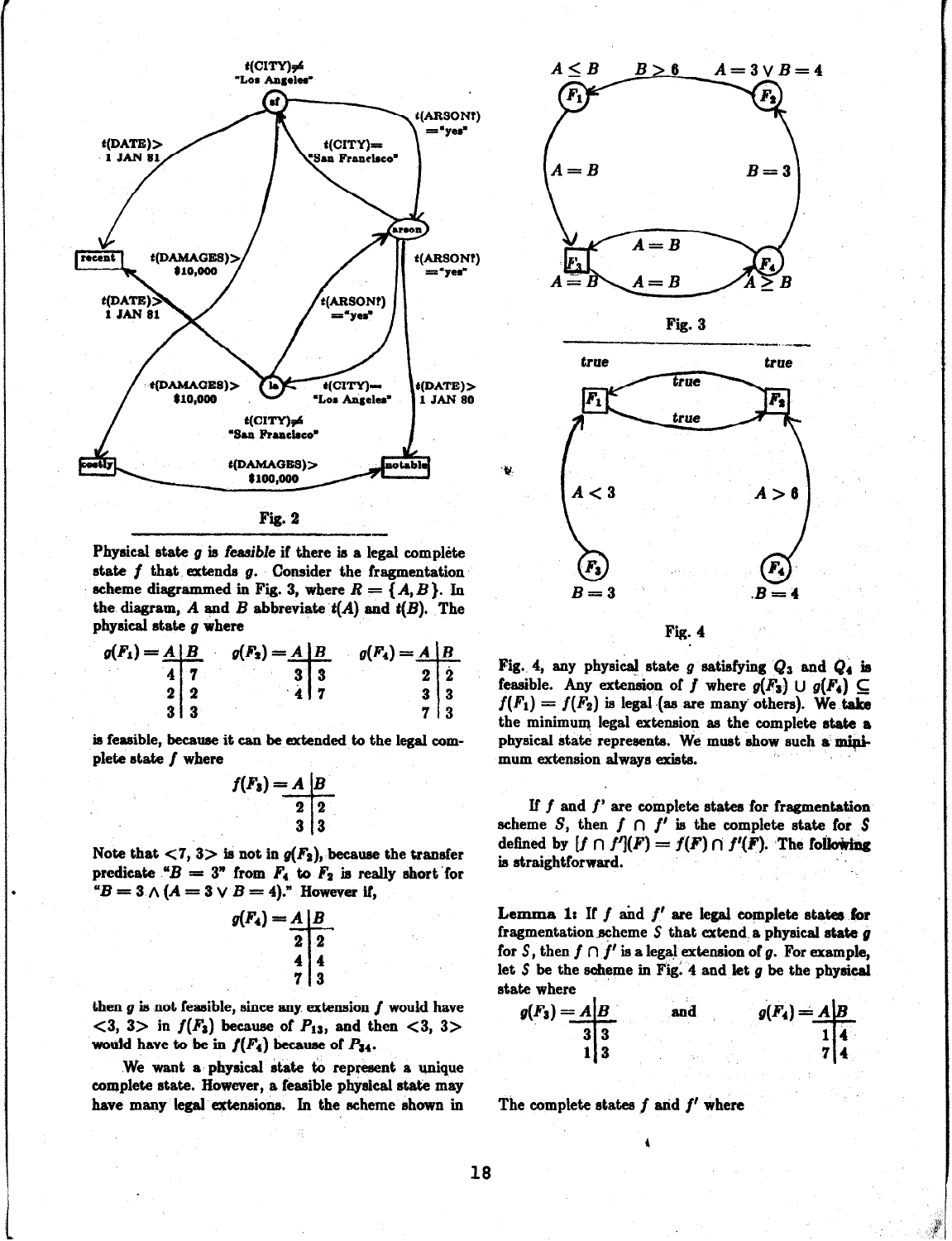$$
f(F_1) = f(F_2) = \begin{array}{c|cc} & f'(F_1) = f(F_2) = \begin{array}{c|cc} & f'(F_1) = f'(F_2) = \begin{array}{c|cc} & A & B \\ \hline 1 & 3 & & & 1 \\ 2 & 4 & & & 7 \\ 2 & 2 & & & 3 \end{array} & \begin{array}{c|cc} & A & B \\ 4 & & 7 & 4 \\ 3 & & 3 & 3 \end{array} \end{array}
$$

are both legal extensions of g. Hence so is  $f \cap f'$ , which ha8

$$
[f \cap f'](F_1) = [f \cap f'](F_2) = A \mid B
$$
  

$$
\begin{array}{c|c|c|c|c|c} & 1 & 3 \\ \hline 7 & 4 & \end{array}
$$

Lemma 1 says we can define the minimum legal extension of a feasible physical state  $q$  as the legal complete state  $f$  such-that for any other legal extension  $f'$ ,  $f(F) \subset f'(F)$  for all fragment names F. Let  $\hat{g}$  denote the minimum legal extension of a feasible physical state g. There is a (conceptually) simple aJgorithm to determine if a physical state  $g$  is feasible, and if so, to find  $\hat{g}$ . We initialize  $\hat{g}$  so that  $\hat{g}(G) = g(G)$  for  $G \in \mathcal{G}$  and  $\hat{g}(F) = \emptyset$  for  $F \in \mathcal{F} - \mathcal{G}$ . Considering all pairs of fragments F and F', we add to  $\hat{g}(F')$  all tuples t such that  $t \in \hat{g}(F)$  and  $P_{FF'}(t)$  is true. If at any point we add new tuple to a physical fragment  $G$ , we know  $g$  is not feasible. Otherwise, we keep considering pairs of fragments until no changes can be made, at which point  $\hat{g}$ has the correct value.

Theorem 1: The above algorithm correctly computes ĝ.

Proof: An easy induction on the number of tuples added to relations shows that each must be present in any extension of g. Since nothing else is added to any relation, the result must be minimal. If we try to add a tuple to a physical relation, then it too must be there, since if it is not, there can be no legal extension of  $g$ .

## 4. The Complete Transfer Matrix

We can compute  $\hat{g}$  given a feasible physical state  $g$ . It does not seem likely that circumstance would demand that all of  $\hat{g}$  be computed at once. It seems more likely that a particular query on a fragmented database would only be interested in  $\hat{g}(F)$  for a single fragment F. We would like to optimize the calculation of  $\hat{g}(F)$ . Especially, we would like to know when we could get by with consulting less than all of the physical fragments to determine the value of  $\hat{g}(F)$ . Given fragmentation scheme  $S = (R, \mathcal{F}, \mathcal{G}, \mathcal{Q}, P)$  and fragment name F in  $\mathcal{F}$ , an access set A for F is a subset of  $\mathcal{G}$  such that  $\hat{g}(F)$ can always be found using a fixed computation on the fragments  $g(G)$  for  $G$  in  $A$ .

Obviously,  $\{G\}$  is always an access for any physical fragment  $G$ , although access sets for  $G$  not including  $G$  could exist. We are more interested in access sets for virtual fragments. We shall not attempt to characterize a "best" access set for a fragment, since our model doe8 not deal with the actual configuration of hardware supporting the fragmentation scheme. Surely a "best" access set depends on the allocation of physical fragments to processors, the point at which the fragment is being constructed, the communication costs between processors, and how fast predicates can be evaluated on each processor. Our model doe8 not incorporate any of these factors. We simply assume there is some way of evaluating the desirability of different access sets, and concentrate on determining when a set  $A \subseteq G$  is an access set for a given fragment.

To help us with this problem we define what is essentially a transitive closure of a set of transfer predicates. Let  $S = (R, \mathcal{F}, \mathcal{G}, \mathcal{Q}, P)$  be a fragmentation scheme where  $F = \{F_1, F_2, \ldots, F_n\}$ . The transfer matrix  $C$  for  $S$  is an  $n \times n$  matrix of predicates. The  $i-j$  entry of  $C, C_{ij}$ , is the weakest predicate such that  $F_i(t) \wedge C_{ij}(t) \Rightarrow F_j(t)$  for all legal complete states of S. The transfer matrix tells us directly which tuples in a fragment  $F$  must also be in a fragment  $G$  in a legal state. Transfer matrices will also let us define insertions ,and deletions on virtual fragmente and help to optimixe queries. For example, in Fig. 3,  $C_{14}$  is  $A = B$ ,  $C_{12}$  is  $A = B = 3$  and  $C_{41}$  is false. We give a constructive definition of  $C$ . We shall assume the transfer predicate  $P_{ij}$  exists for all  $1 \leq i, j \leq n$ . Let  $P_{ii} = Q_i$  and let  $P_{ij}=$ false if it is not explicitly mentioned in  $P$ . Let a path from fragment  $F_{i1}$  to fragment  $F_{ik}$  be any sequence of fragment names  $F_{i1}, F_{i2}, \ldots, F_{ik}$ . The label of such a path  $p$  is given as

$$
L_p = P_{i_1 i_2} \wedge P_{i_2 i_2} \wedge \cdots \wedge P_{i_{k-1} i_k}
$$

The label of a path from  $F$  to  $G$  is essentially the transfer predicate from  $F$  to  $G$  along that path. The cost from  $F_i$  to  $F_j$  is the disjunction of all the labels of paths from  $F_i$  to  $F_j$ ,

$$
\begin{array}{cc}\n & V \\
 p \text{ a path} & L_p \\
 \text{from } F_i \text{ to } F_j\n\end{array}
$$

It is the cost from  $F_i$  to  $F_j$  that is the  $C_{ij}$  entry of the transfer matrix for S.

Theorem 2:  $C_{ij}$  computed as above is the weakest predicate C for which  $F_i(t) \wedge C(t)$  implies  $F_j(t)$ .

Proof: It is easy to check that each  $L_p$ , and therefore the disjunction of the  $L_p$ 's, satisfies the desired condition,  $F_i(t) \wedge C_{ij}(t) \rightarrow F_j(t)$ .

Conversely, suppose there is a C satisfying  $F_i \wedge$  $C \Rightarrow F_j$ , yet there is a tuple t for which  $C(t)$  is true, while  $C_{ij}(t)$  is false. Start with a state h in which  $F_i$ contains  $t$ , and all other virtual and physical fragments are empty. Extend h by inserting tuples into whatever fragments we must, using the same algorithm that we use to extend physical states to complete states. Since  $C(t)$  and  $F_i(t)$  are both true,  $F_j(t)$  must be true in the extension of state  $h$ . Following the extension algorithm, we see that there must be some path from  $F_i$  to  $F_j$  that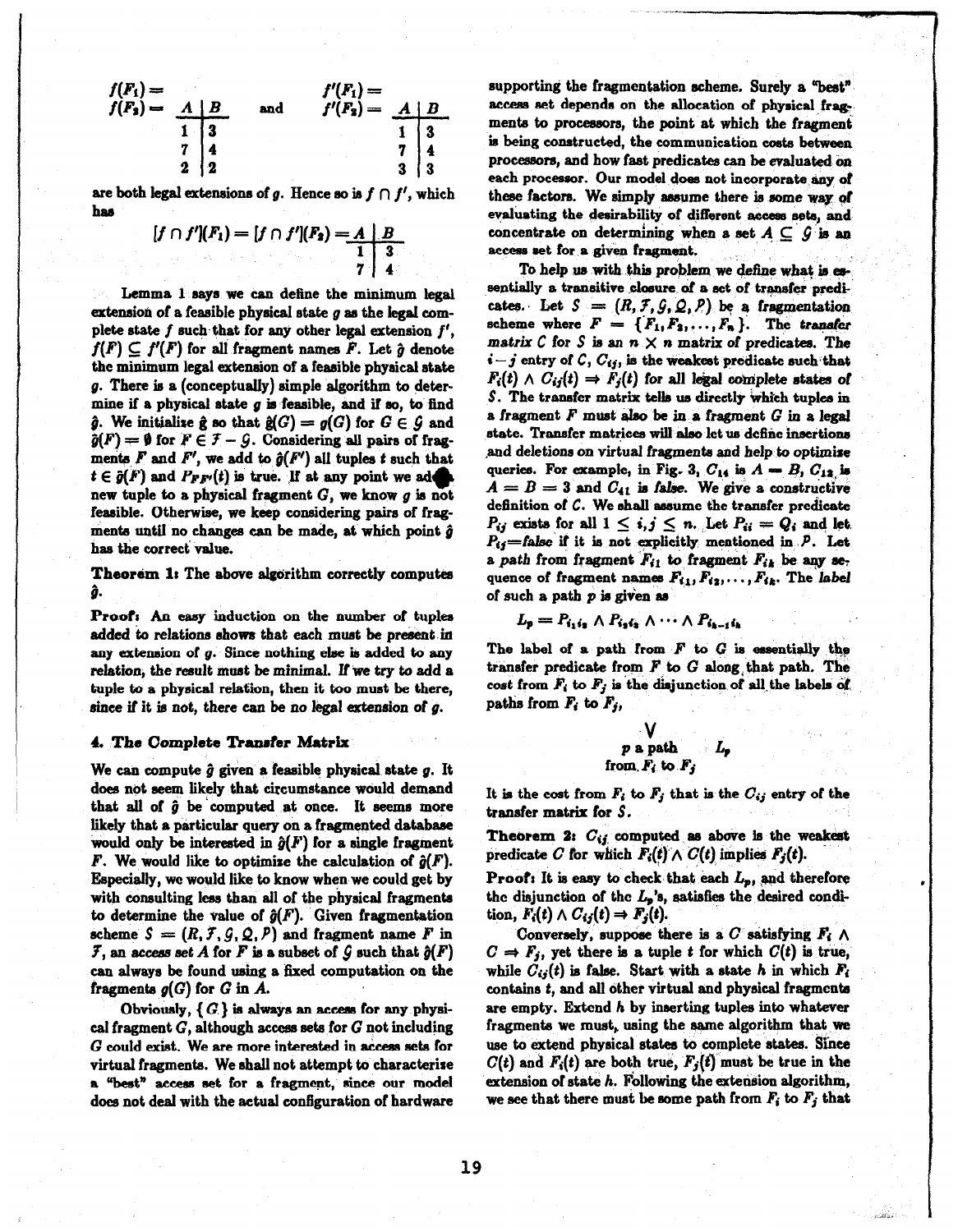forces the presence of t in  $F_j$ . For this path p,  $L_p(t)$ holds, so  $C_{ij}(t)$  holds. The set of permissible predicates is a closed semiring in the sense of  $[AHU]$ , where  $\vee$  is addition,  $\wedge$  is multiplication, false is the additive identity and true is the multiplicative identity. There is in [AHU] a general algorithm for computing pairwise coats in a digraph, where the edges are labeled by elements from a closed aemiring. Suitable choicea for the aemiring yield algorithms for computing a regular expression from a finite automation, the transitive closure of a digraph, and shortest patha in a network. Using our semiring of predicates, we get an algorithm for computing the entries in a transfer matrix. This specialitation of the algorithm follows; it uses auxiliary predicatevalued variables  $\{ C_{ij}^k \mid 1 \le i, j \le n, 0 \le k \le n \}.$ 

for 
$$
i := 1
$$
 to n do  $C_{ii}^0 := P_{ii}$  for  $k := 1$  to n do\n\tfor all  $1 \leq i, j \leq n$  do\n\t\t
$$
C_{ij}^k := C_{ij}^{k-1} \vee (C_{ii}^{k-1} \wedge (C_{ki}^{k-1})^* \wedge C_{kj}^{k-1})
$$
\nfor all  $1 \leq i, j \leq n$  do\n\t\t
$$
C_{ij} := C_{ij}^n
$$

The <sup>\*</sup> here is the closure operator, defined as

$$
P^* = \mathbf{false} \vee P \vee (P \wedge P) \vee (P \wedge P \wedge P) \vee \cdots
$$

Clearly  $P^* = P$  in this semiring. It turns out that  $C_{kk}^{\ell}$  is always  $P_{kk}$ , which is  $Q_k$ , so that innermost assignment statement can be replaced by

$$
C_{ij}^k:=C_{ij}^{k-1}\vee C_{ik}^{k-1}\wedge Q_k\wedge C_{kj}^{k-1}
$$

Intuitively, this simplification means that we need not consider transfer predicates along paths that cross themselves. The label for such a path is always subsumed by the label of the corresponding path without the cycle. We note a few properties of the transfer matrix and ita computation.

Theorem 3: If the fragmentation system is wellformed, i.e.,  $P_{ij} \Rightarrow Q_i \wedge Q_j$  for all i and j, then the transfer matrix will be well-formed. That is,  $C_{ij} \rightarrow$  $Q_i \wedge Q_j$  for all i and j.

Proof: This observation is easily proved inductively with the hypothesis  $C_{ij}^k \Rightarrow Q_i \wedge Q_j$ . The transfer matrix can be used to check feasibility of a physical state g. Testing  $F_i(t) \wedge C_{ij}(t) \Rightarrow F_j(t)$  for all pairs of physical fragments  $F_i$  and  $F_j$  suffices.

**Theorem 4: The value of a virtual fragment**  $F_j$  **under** complete state  $\hat{g}$  can be expressed with the transfer matrix by

$$
F_j(t) = \bigvee_{F_i \in \mathcal{G}} F_i(t) \wedge C_{ij}(t)
$$

Proof: Theorem 2 tells ua we do not compute too much on the right side, since  $C_{ij}$  is the weakest possible transfer predicate. Theorem 1 tells us the right side is not too little, since tuples belong in  $F_j$  if and



only if some path transfers them there from a physical fragment.

The above equation can be interpreted in relational algebra aa

$$
\hat{g}(F_j) = \bigcup_{F_i \in \mathcal{G}} \sigma_{Cij}(g(F_i))
$$

#### **5. Insertion and Deletion**

The principle we espouse for defining insertions and deletions to fragments is that a request to update  $\dot{\textbf{x}}$ fragment  $\hat{g}(F)$  implies whatever changes are necessa  $t_{\text{avg}}$  to transform it to a feasible physical state  $h$ , when  $h(F)$  reflects the desired change.

Insertion of a tuple t into a physical fragment  $G$  is fairly simple to describe. Tuple  $t$  is added to  $G$  and to any other physical fragment H such that  $C_{GH}(t)=$  true. (Here we are using  $C_{F/Fj}$  for  $C_{ij}$ .) Insertion into a virtual fragment cannot be defined in the same manner; since there is no guarantee that, the change in the virtual fragment will cause any change in the corresponding physical state. For example, in Fig. 5, inserting the tuple  $\langle 4, 4 \rangle$  into virtual fragment F necessitates no change in the physical state, hence the tuple will not be present when  $F$  is next constructed from the physical fragments.

Another problem is that a tuple t inserted into some virtual fragment  $F$  may also be transferred to physical fragment G because  $C_{FG}(t)$ =true, but may have  $C_{GF}(t)=$ false, so the tuple is not transferred back when  $F$  is constructed from the physical state. To insert tuple  $t$  into a virtual fragment  $F$ , since we want such an insertion to have an effect, we must place the tuple in some physical fragment  $G$  such that  $C_{GF}(t)$ =true. Thus insertion of tuple t into fragment  $\boldsymbol{F}$  has two steps, possibly.

- First,  $t$  is added to every physical fragment  $G$ where  $C_{FG}=true$ . Say these insertions cause the physical state to change from  $g$  to  $h$ .
- 2. If  $\hat{h}(F)$  does not contain t, then t is inserted into some physical fragment G where  $C_{GF}(t) = true$ The insertion into  $G$  also entails updates in physical fragments to which  $G$  must transfer t.

This two-step procedure has the desired effect on  $\bm{F}$ while preserving legality of complete states. However, there may be no such  $G$  into which to insert  $t$ . We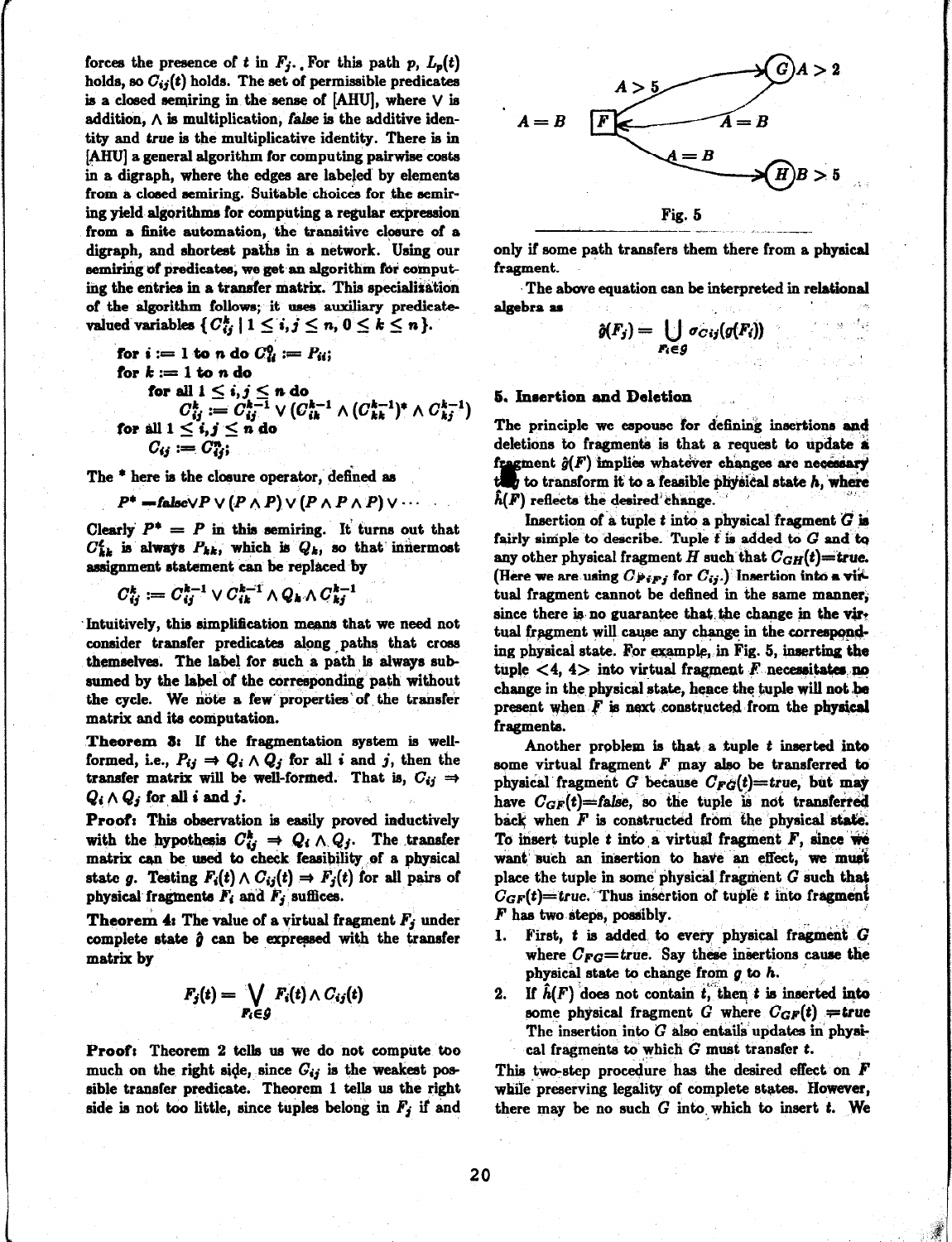define a virtual fragment  $F$  as insertable if

$$
Q_F(t) \Rightarrow \bigvee_{G \in \mathcal{G}} C_{GF}(t)
$$

That is, in any complete state, any tuple that can legally belong to fragment  $F$  can be placed in some physical fragment that will transfer the tuple to  $F$ . All physical fragments  $G$  are by definition insertable, since  $C_{GG} = P_{GG} = Q_G$ . Note that a virtual fragment F can always be made insertable by strengthening  $Q_F$ .

Although the nondeterministic nature of the insertion algorithm at step (2) may seem undesirable, it does give leeway for optimising insertion requests. Going back to the fires example, an insertion into recent for a fire in San Jose can be carried out on sf or la, depending on the site of the update request. However, it is possible to test if there will ever be any choice in updating a given virtual fragment. We define a virtual fragment  $F$  to be deterministic if

$$
Q_F(t) \Rightarrow \bigvee_{G \in \mathcal{G}} C_{FG}(t) \wedge C_{GF}(t)
$$

That is, any tuple  $t$  that can belong to  $F$  must be transferred to some physical fragment  $G$  that transfers t back to  $F$ .

Deletion can be defined uniformly for all fragments. A request to delete tuple  $t$  from fragment  $F$ causes  $t$  to be removed from any physical fragment  $G$ where  $C_{GF}(t)$ =true. Such a transformation has the required effect on  $F$  while preserving legality of the complete state. However, we have no guarantee that inserting tuple  $t$  into fragment  $F$  and deleting tuple  $t$ from fragment  $F$  are necessarily inverses as far as the physical state of the database is concerned. We define a fragment  $F$  to be faithful if for every physical fragment  $G, C_{FG}(t) \Rightarrow C_{GF}(t)$ . That is, if insertion of tuple t into  $F$  necessitates insertion of t into  $G$ , then deletion of  $t$  from  $F$  will result in the deletion of  $t$  from  $G$ .

We can summarize the above points in the following three theorems, each of which is a straightforward application of definitions.

Theorem  $5$ : Insertion of an arbitrary tuple  $t$  satisfying  $Q_F$  into virtual fragment  $F$  can be effected by insertion into one or more physical fragments if and only if  $F$  is insertable.

**Theorem 6:** Let  $F$  be an insertable fragment. Then our proposed insertion algorithm never causes us to choose an extra physical fragment into which  $t$  is inserted at step  $(2)$  if and only if F is deterministic.

**Theorem 7:** If fragment  $F$  is faithful, then insertions and deletions from  $F$  are inverse operations on the state.

Note that our algorithm for constructing the  $C_{FG}$ 's gives us an efficient test for each of these properties, modulo the efficiency of tautology testing. That is, if

we assume that for the sorts of transfer functions encountered in practice, recognizing &autologies will not be too difficult, then the entire algorithm will run in an acceptable length of time. In the most general cases,  $\cdot$ we cannot even decide tautologies, so we cannot assert a theorem guaranteeing performance of the algorithm.

# 6. Querying Fragments: Construction and Selection

An important use for the concepts we have developed is in optimization of queries about virtual fragments. Our transfer predicates generalise disjoint unions, and in effect allow us to create a generalized union operator. for an extended relational algebra. In particular, selections on virtual fragments can be integrated with the notation already developed, allowing us to implement such selections by a minimal set of retrievals on physical relations.

In the simplest case of querying a virtual fragment, where we want the entire fragment, we need to construct the fragment from the physical state. As we have noted, an access set for a virtual fragment can be smaller than the' set of ail physical fragments, We examine here how to test whether a set  $A$  of physical fragments is actually an access set for a virtual fragment  $F$ . In the more complicated case where a query involves a selection from a virtual fragment, we could construct the entire fragment and then do the selection. However, prior examination of the selection predicate may allow us to use a partial construction (one that does not access all physical fragmente in an access set) of a virtual fragment to be used to evahate the selection query. We show that determining which physical fragments will sufhce'for a given selection reduces to the problem of testing for an access set.

Given a feasible physical state  $g$ , we have seen that for a virtual fragment  $F$ ,  $\hat{g}(F)$  is formed by taking all the tuples in each physical fragment  $G$  that satisfy the complete transfer predicate  $C_{GF}$ . However, if we know for some physical fragment  $H \in \mathcal{G}$  that any tuple that  $H$  transfers to  $F$  is also present in some other physical. fragment that will transfer the tuple to  $F$ , then  $H$  need not be accessed to construct  $\hat{g}(F)$ . More formally, we have the following.

Lemma 4: Let  $S = (R, \mathcal{F}, \mathcal{G}, \mathcal{Q}, P)$  be a fragmentation scheme where  $\mathcal{F} = \{F_1, F_2, \ldots, F_n\}$ , and let  $C = [C_{ij}]$  be the complete transfer matrix for S. Let F be a virtual fragment with an access set  $A =$  $\{G,H_1,H_2,\ldots ,H_k\}\subseteq \mathcal{G}$ .  $A'=A-\{G\}$  is an access set for  $F$  if and only if

$$
C_{GF}(t) \Rightarrow \bigvee_{H \in A'} C_{GH}(t) \wedge C_{HF}(t)
$$

Proof: If the above is not satisfied for some tuple  $t$ , then we can place  $t$  in  $G$  and  $F$ , yet not have  $t$  appear in

San Bally Car